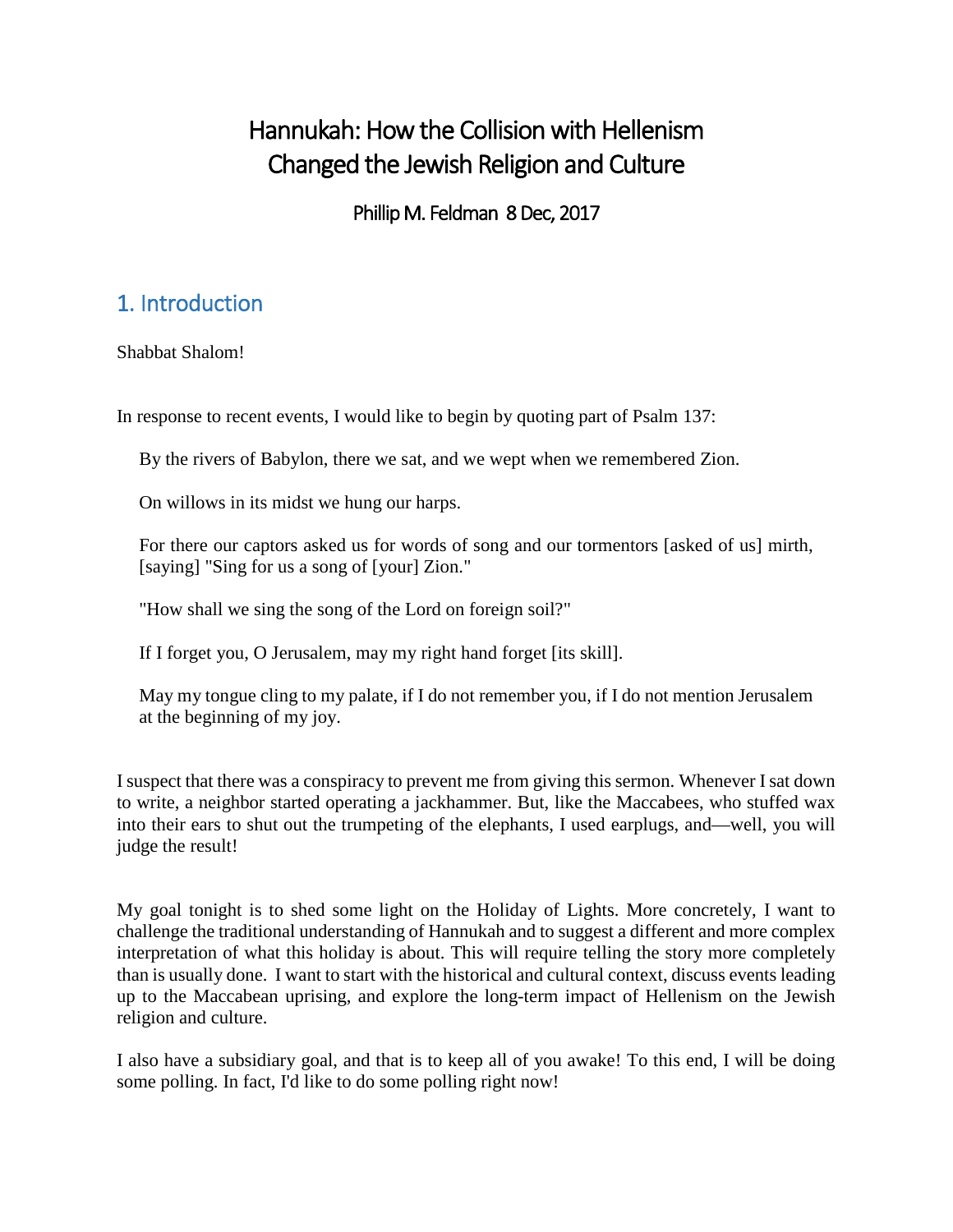Q1: Raise your hand if you think that King Ahasuerus of Persia had something to do with the story of Hannukah. Raise your hand if you think that he did not. How many have no idea? [Pause. If children raise their hands, comment on how the Religious School is doing.] Those of you who said "no" were right.

Q2: Raise your hand if you think that the Romans had something to do with the story of Hannukah. Raise your hand if you think that they did not. Well, we shall see that they did.

In what follows, I'm going to draw shamelessly on historical material from the lectures of Prof. Isaiah Gafni of the Hebrew University in Jerusalem, as well as from the two-volume set "The Rise and Fall of the Judean State" by Solomon Zeitlin.

Primary sources describing the Maccabean Uprising and related events include texts by Greek authors and texts by Jewish authors. The most important Jewish sources from the period are the history written by Josephus Flavius, and the books Maccabees I and II. It is curious that Maccabees I and II are part of the Christian canon—the collection of works that they hold sacred—but not part of our Tanach, although Hannukah is our holiday and not theirs.

There is one problem with all of these sources, both ancient and modern: They are rather dry. In fact, there's no humor at all. This *is* a serious subject, but that doesn't mean that we can't have a bit of fun with it.

## 2. The Traditional Hannukah Narrative and the Traditional Understanding of that Narrative

All of you are familiar with the traditional Hannukah narrative. The short version runs something like this:

"There was a maniacal king by the name of AntiOchus or AnTiochus—no one is sure which pronunciation is right. He was either Greek or Syrian—no one is sure which. Antiochus tried to suppress the practice of the Jewish religion, and also introduced idolatrous rites into the Beit Hamikdash—our Holy Temple. A brave band of zealots—the Maccabees—led a rebellion against Antiochus, threw off the rule of the Greeks or Syrians, reconsecrated the Beit Hamikdash, and inaugurated the second Jewish Commonwealth, all in a very short period of time."

Oops. I almost forgot: "A small cruse of oil that should have lasted for only one night amazingly lasted for eight."

Important parts of this narrative are true, but not *all* of it is the truth. (And, I'm not referring to the supposed miracle here). More importantly, this narrative does not tell the *whole* truth. More on that shortly.

Let's turn for a moment to the traditional understanding of what Hannukah is all about. Hannukah is often compared with Purim, a holiday that celebrates an instance in which Jews survived the threat of *physical* destruction. Hannukah, on the other hand, celebrates our victory over a king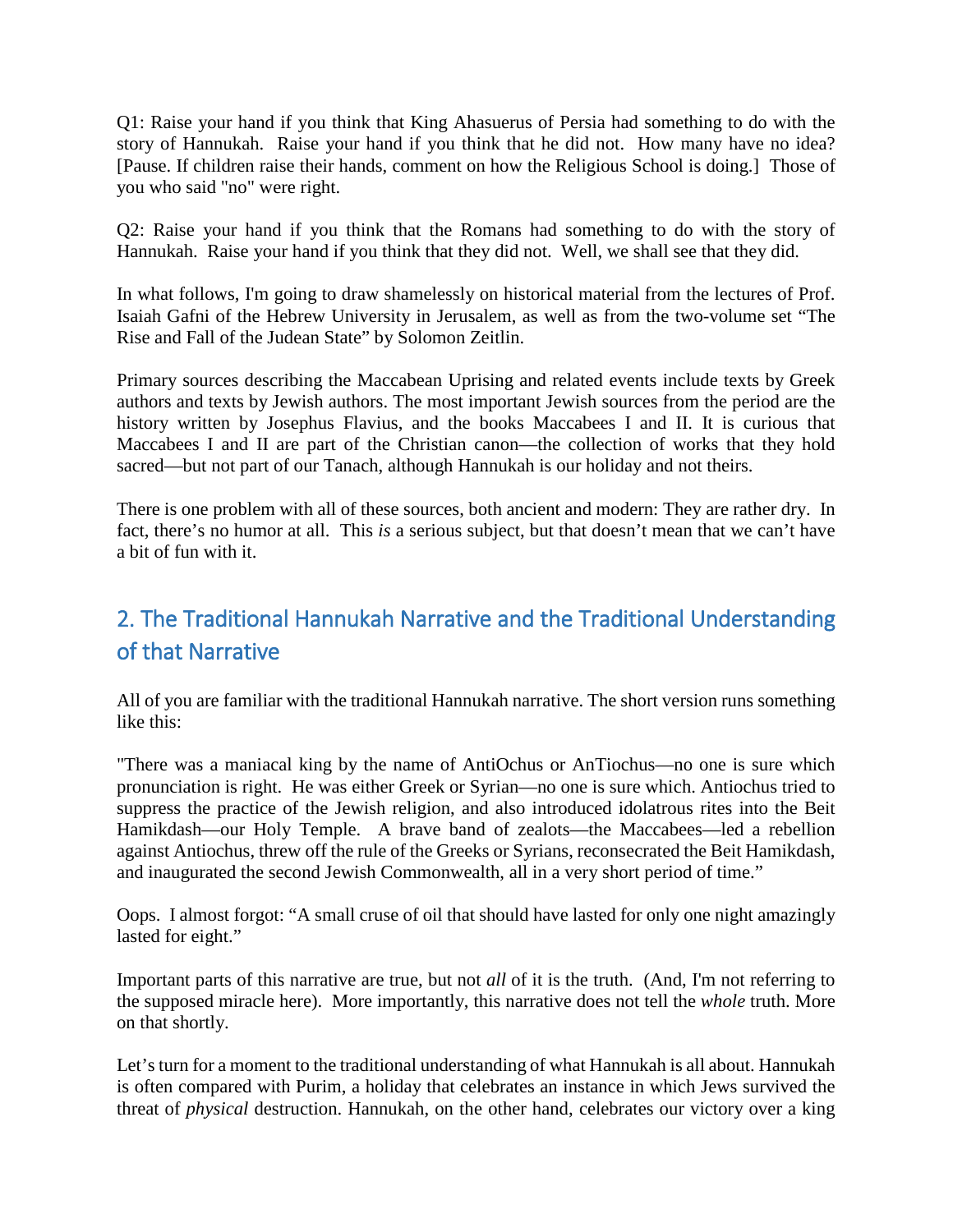who tried to forcibly assimilate the Jews, depriving us of our religion, values, and way of life the threat of *spiritual* destruction. In each case, the events in question involved a minor disruption of routine, minor loss of life, and the addition of a minor holiday to the Jewish calendar. In both cases, aside from the new holiday, Judaism remained essentially intact.

I believe that this understanding of Purim is fundamentally correct, but that the corresponding understanding of Hannukah is totally wrong. We'll see if I can convince you that Judaism was transformed by the encounter between Jews and the Hellenistic world.

Oops! I used that word "Hellenism" again, but still haven't said what it means. Hold on.

### 3. Setting the Political Stage

Before proceeding, let's review some major historical events and set the political stage. In 334 BCE, Alexander III, better known to us as Alexander the Great, is the young king of Macedonia, a region to the north of Greece populated by a mix of Greeks and non-Greeks. Macedonia is a bit of a rough place, and other Greeks have a hard time understanding their dialect. In 334, Alexander begins a 10-year series of military campaigns, destroying the Persian empire and establishing an enormous but short-lived empire that stretches from the Adriatic Sea to the Indus River in modern-day Pakistan.

In 323 BCE, Alexander dies suddenly from some unknown infectious disease, and his generals immediately begin carving up the empire into fiefdoms. Ptolomy becomes king of Egypt. Seleucus takes Babylonia, which includes Syria, establishes the Seleucid Empire, and later grabs much of Alexander's near eastern territories, including Persia and Afghanistan.

Because Syria is an important part of the Seleucid Empire, the Seleucids are often referred to as Syrians. Because of the influence of Greek culture on the top echelon of society, both the Egyptians and the Seleucids are sometimes referred to as Greeks. I hope that this isn't too confusing.

In the late third century, there are three powers in the eastern Mediterranean and vicinity. Rome, which is still a republic—not yet an empire—is the power in the west. Egypt and the Seleucid Empire, which are the major powers in the east, have been fighting with each other for over 100 years, with sometimes one side winning, and sometimes the other.

Judea is right in the middle between Egypt and Syria. For over 100 years, Judea has been controlled by the Ptolomys of Egypt, and although you might be surprised to hear this, things have been quite good for the Jews living under Egyptian rule. But, in 201 BCE, the Seleucid King Antiochus III, also known as Antiochus the Great, drives the Egyptians out of Judea and takes control.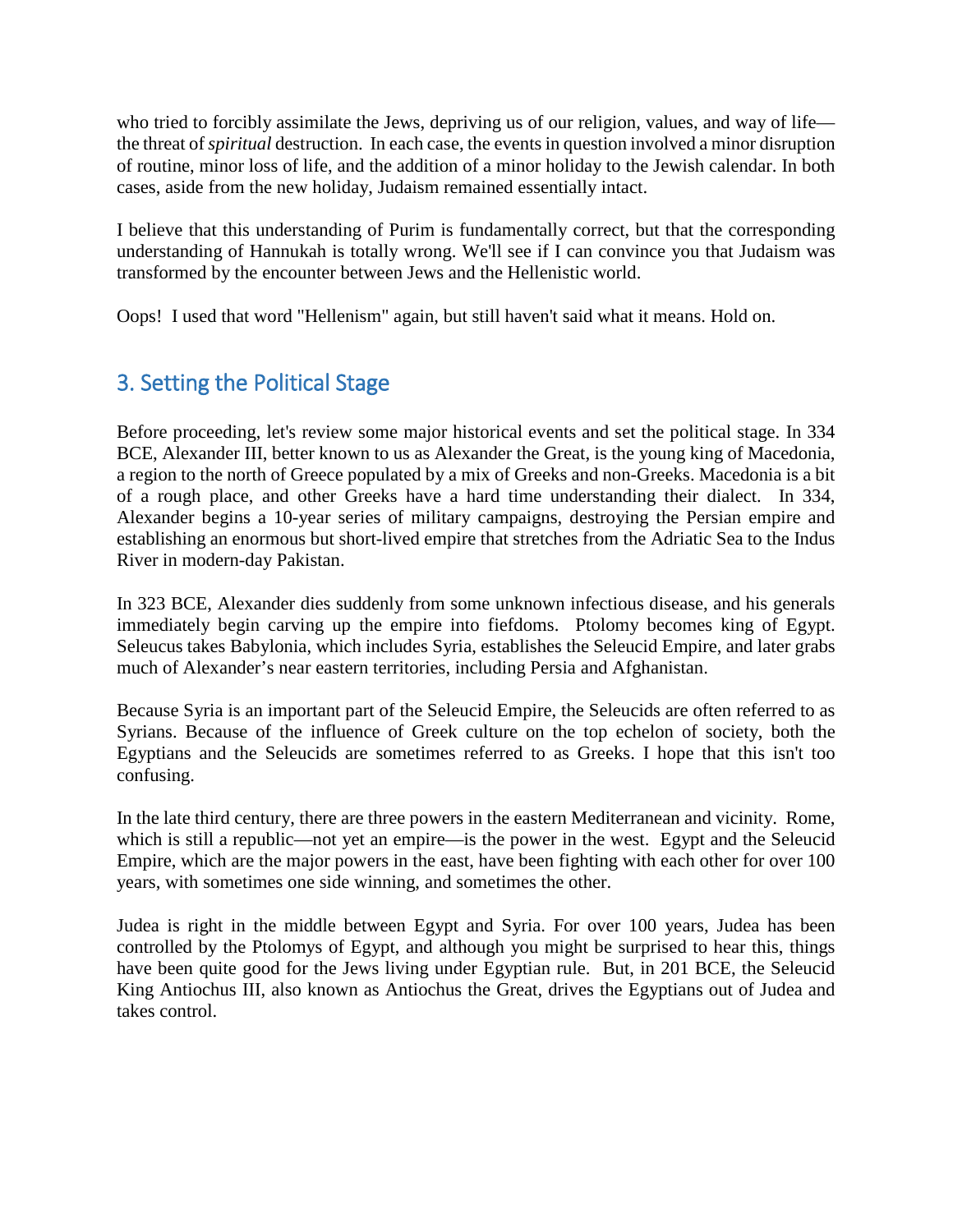An important train of events begins in 190 BCE when Antiochus III suffers a humiliating defeat at the hands of the Romans in Anatolia—modern-day Turkey. (See—I told you that the Romans were going to come into this story. We will be hearing from them again). Terms of the treaty require the Seleucids to not only give up territory, but to also pay a huge indemnity to the Romans. The Seleucids are now deeply mired in debt, and will spend decades trying to pay it off.

#### 4. Hellenism

I promised to explain the term "Hellenism". "Hellas" is the Greek word for "Greece", but Hellenism is *not* the culture of 5th Century BCE Classical Greece. Rather, it is the amalgam of Greek and Middle-eastern culture that emerged after the death of Alexander the Great. In both Egypt and Syria, there's an elite that speaks Greek and has absorbed elements of Greek culture, but the bulk of the population is only weakly affected by these changes.

Religion in this period is a confusing business. The Greek god Zeus is thought to be the same as the Babylonian god Marduk. The mid-Eastern goddess Astarte or Ishtar is a bit like Aphrodite the Greek goddess of love—and Mars—the Greek god of war—rolled into one. Deciding which gods to make offerings to is much more complex than ordering from a Chinese menu, because your choices depend on what you *need* from each god or goddess *and* how much you can afford to spend. Each god or goddess offers certain kinds of protection or helps with certain kinds of problems. But, it's going to cost you! Whether you want to make love or war, it's a good idea to have Astarte on your side. She can help women with fertility problems and can also help with a certain male fertility problem. Some minor gods are tied to a locality and have no power elsewhere. Some minor spirits can protect one specific house—yours—so that the roof doesn't collapse. Then there are the new-fangled mystery religions. Oy Vey! What a mess!

On the positive side, the polytheists tend to get along quite well with one another. There are absolutely no holy wars and no religious persecutions<sup>[1](#page-3-0)</sup>—at least not yet. Paraphrasing Prof. Gafni, if you can get along with so many gods, one more god can't make much difference.

But, there is a G-d who's *quite* different. Those crazy Hebrews worship a G-d who is everywhere and nowhere. He's also rather jealous. If you enter into the covenant with Him, you can't make side deals with other gods. Not even one! Who in their right mind would put all of their eggs into that one basket?

Health and fitness are an important part of the Greek culture, and it is not too much of an exaggeration to say that the Greeks worship the ideal of the human body—especially that of the perfect male body. We know this from Greek literature and art, and from the importance of the gymnasium and athletic competition in Greek society. At the gymnasium, men exercise and compete in the nude. From Greek art, including a number of pieces in the Getty collection, we know that the prepuce or foreskin of the penis is considered an important element of male beauty,

<span id="page-3-0"></span> $1$  My nephew Aaron O. Feldman cited the persecution of the Zoroastrians by Alexander the Great (see http://www.livius.org/sources/content/oriental-varia/religious-persecution-under-alexander-the-great) as a possible counter-example.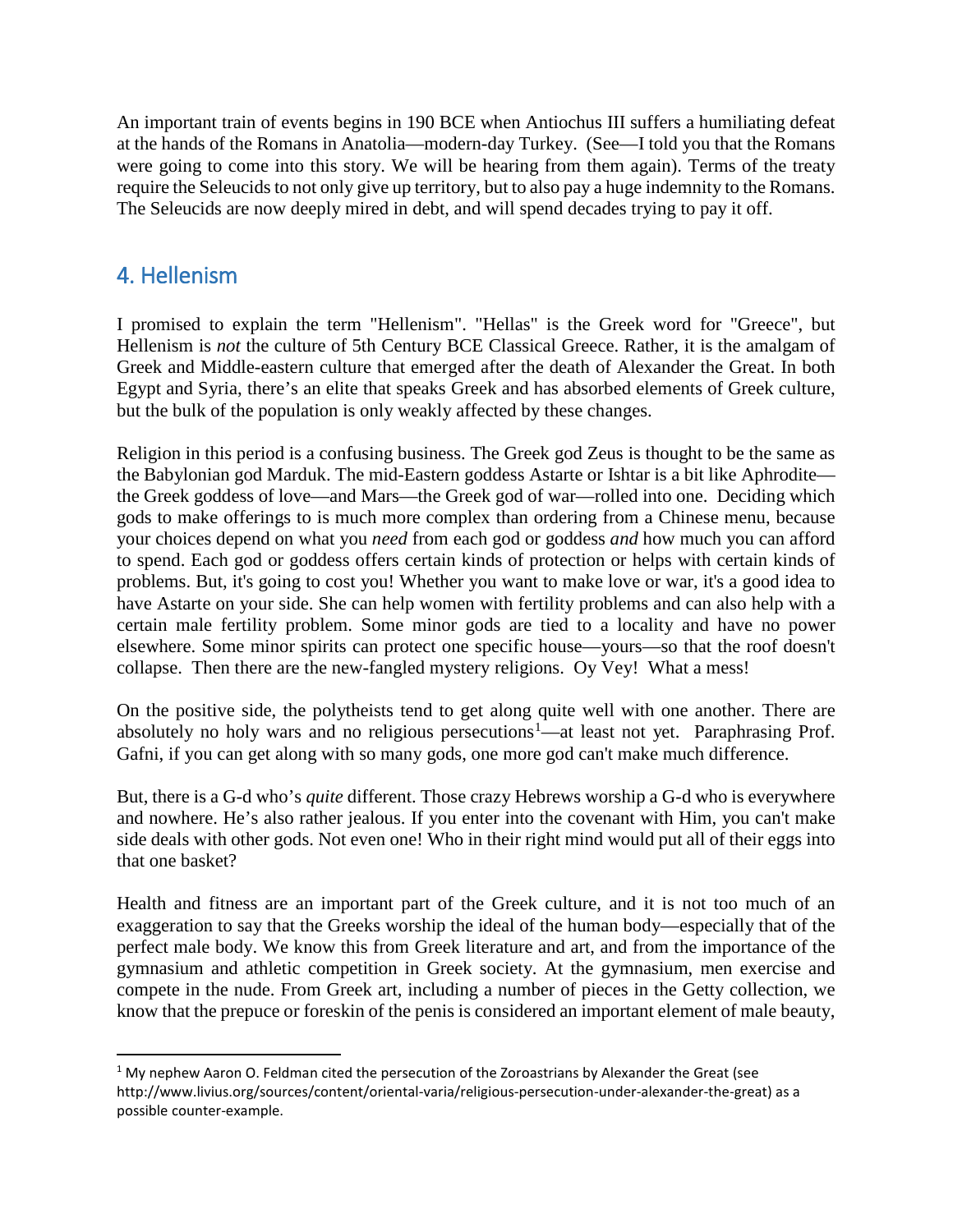and that no Greek man would be caught dead in public without it. A man who lacks a foreskin is viewed as mutilated, ugly, and possibly also debauched. $2^2$  $2^2$ 

The glorification of war, combat, and martial prowess are also important elements of Hellenistic society, but this was common of most societies existing at the time.

On the positive side, Hellenistic Greeks make important contributions in philosophy, the arts, and mathematics. One of the core ideas of Hellenism is that there is a brotherhood of mankind, and that race and ethnicity should be unimportant. These are things that we can admire.

A significant segment of the Jewish elites in both Egypt and Syria (Syria now includes Judea) find Hellenism extremely attractive and become assimilated to varying degrees. Many Jews give their children Greek names. Alexander and Phillip (my given name) are particularly popular names for boys. If one wants to rise in society, one must speak Greek fluently, and dressing like a Greek and adopting other Greek customs also helps. For most Syrian Jews, Greek becomes their primary language, and they no longer speak Hebrew. Most Jewish literature is now written in Greek. (Tellingly, the first book of Maccabees is written in Hebrew, but the second is written in Greek). As Maccabees I recounts, some Jews go further, marrying non-Jewish spouses, not circumcising their male children, sending their sons to the gymnasium, and even in a few cases having surgical procedures to undo circumcision. Some try to combine Judaism with pagan worship, or abandon Judaism entirely.

Although there is considerable social pressure on Jews in Syria to assimilate, we should keep in mind that this assimilation happens voluntarily, and not by any government edict or by threats. So far, there is no Seleucid government "program" to turn the Jews into Greeks.

#### 5. The Uprising and the Founding of the Hashmonean Dynasty

In 187 BCE, Seleucus IV, the eldest son of Antiochus III, ascends to the throne. He's desperate to raise cash to pay off the indemnity, and Jewish advisors have described the many wonderful treasures in the Jewish Temple. Seleucus has what seems like a brilliant idea: Why not sack the Temple? He sends an officer to do just this, but the Temple is well protected and the attempt fails. This is the beginning of the downward spiral in relations with the segment of the Jewish population that has remained true to the faith; I'll refer to this party as the "traditionalists".

In 175 BCE, Antiochus IV, who is the younger brother of Seleucus IV, ascends to the throne. Antiochus IV styles himself "D'ho Epiphanes" [pronounce like "Deo Epiphanes"], meaning "The Revealed God", and the title tells us a lot about this man. He has an unbelievably large ego and huge ambition to boot. At times Antiochus behaves very oddly, appearing in the public bath houses or applying for offices in municipal government, but he is more sane than this behavior suggests.

<span id="page-4-0"></span><sup>&</sup>lt;sup>2</sup> See Frederick M. Hodges, "The Prepuce in Ancient Greece and Rome: Male Genital Aesthetics and Their Relation to Lipodermos, Circumcision, Foreskin Restoration, and the Kynodesme", The Bulletin of the History of Medicine, Volume 75, pp. 375-405, Fall 2001. I'd like to thank Prof. Bard C. Cosman of the University of California at San Diego for directing my attention to this article.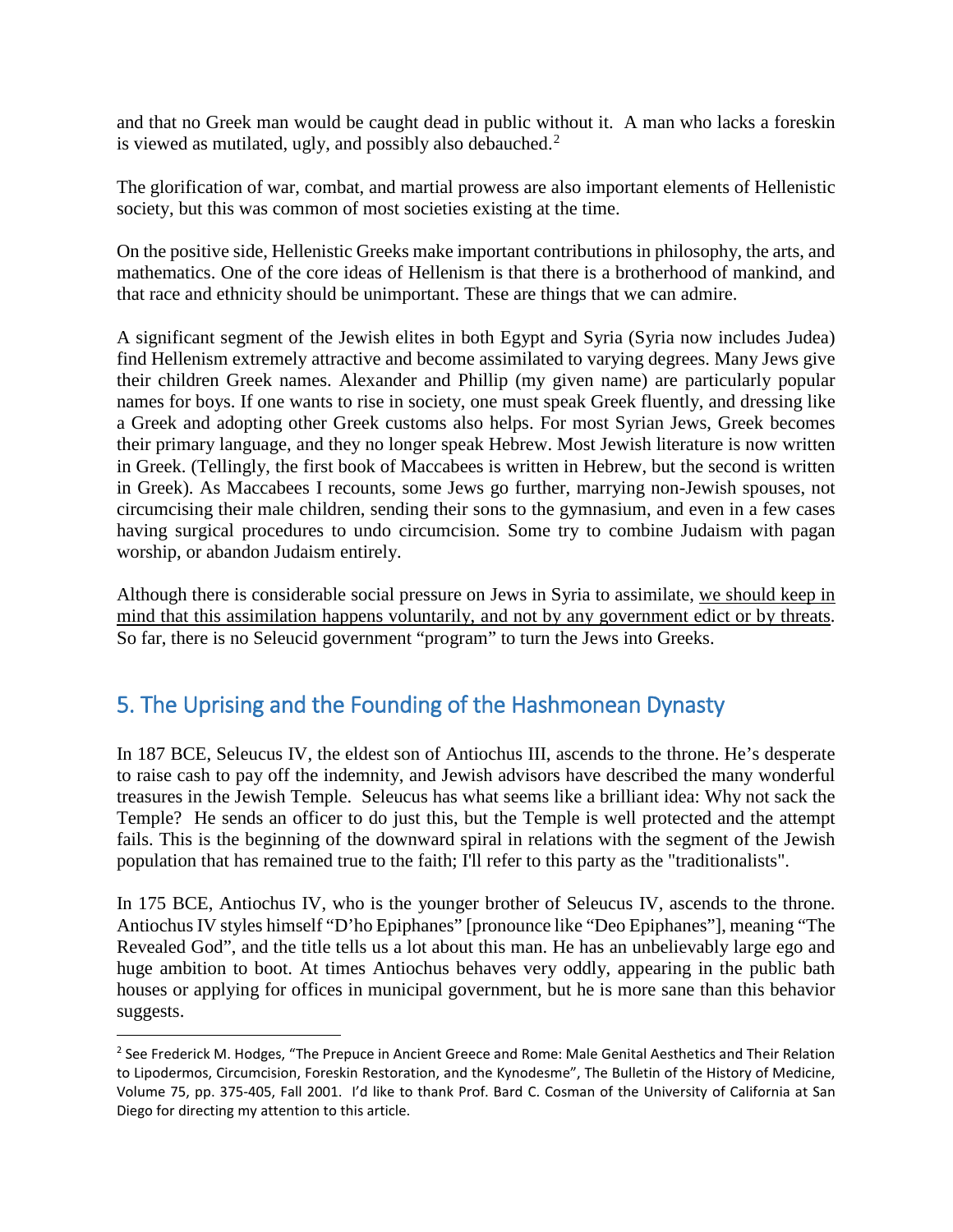Antiochus doubts the loyalty of the Jewish High Priest Onias. After all, Onias helped to prevent the sack of the Temple, which is very suspicious. The pro-Greek Jewish party doesn't like Onias either, because he's rather old-fashioned and refuses to change with the times. The net result of all this is that Onias is replaced by his brother Jason, who inaugurates sweeping changes in Jerusalem. Jerusalem is renamed "Antioch" in honor of the king, and is made over into a Greekstyle city, complete with a gymnasium and an ephebium, where young Jewish men are trained for combat. (This might have been a mistake). You can read Maccabees II for more details.

But, these changes are not enough for Antiochus, and not enough for the pro-Greek Jewish party. In 172, Antiochus deposes Jason as High Priest and replaces him with Menelaus, an even more radical reformer. This creates a dangerous, explosive environment.

The key lesson here is that, as has so often happened in our history, we Jews are deeply divided amongst ourselves. Many Jews are strongly in favor of the changes instituted by the new High Priests, and many are strongly opposed. I believe that this is an important element that has been edited out of the traditional rendering of the Hannukah story for propagandistic reasons. It simply does not make us look good.

Back to the story: Antiochus dreams of expanding his empire, but he has learned the lesson of his father's defeat at Magnesia, and is afraid to challenge Rome. Egypt, on the other hand, looks very tempting. Antiochus begins a new round of military campaigns against Egypt, and things go splendidly until he arrives at the gates of the city of Alexandria. At this point, a Roman consul by the name of Gaius Papilius Linus appears and tells Antiochus, "You have no business here. Go home." Antiochus responds, "I'll think about it." Linus takes his staff of authority, draws a circle around Antiochus, and says, "You'll think about it here." Antiochus is furious, but he will not risk a confrontation with Rome and orders his forces to retreat.

Why does Rome interfere? A united east would be a threat to Rome. And, the Romans must already be thinking about how and when they will make their own move into the region.

In the meantime, all sorts of rumors are flying back in Judea, including one that Antiochus is dead. Some Jews are delighted and begin celebrating, while others begin to riot. As the humiliated king returns to Judea, he receives reports on the situation and goes ballistic. A Greek garrison is installed in a fortress in Jerusalem, pagan rites are introduced into the Jewish Temple, and a wide range of Jewish practices are forbidden.

Maccabees II and the Talmud both tell the story of an unnamed Jewish woman whose seven sons are martyred as each in turn is ordered to publicly break one of the Jewish commandments and is executed when he refuses.

All of us know that Judah Maccabee and his brothers led an uprising. The Jews lay siege to the Greek garrison in Jerusalem for three years. Several attempts are made to break the siege, but all of these are repelled, and the garrison finally surrenders and the Temple is rededicated. After many years, the Jews become fully independent from the Seleucids, establishing what would become known as the Hashmonean dynasty.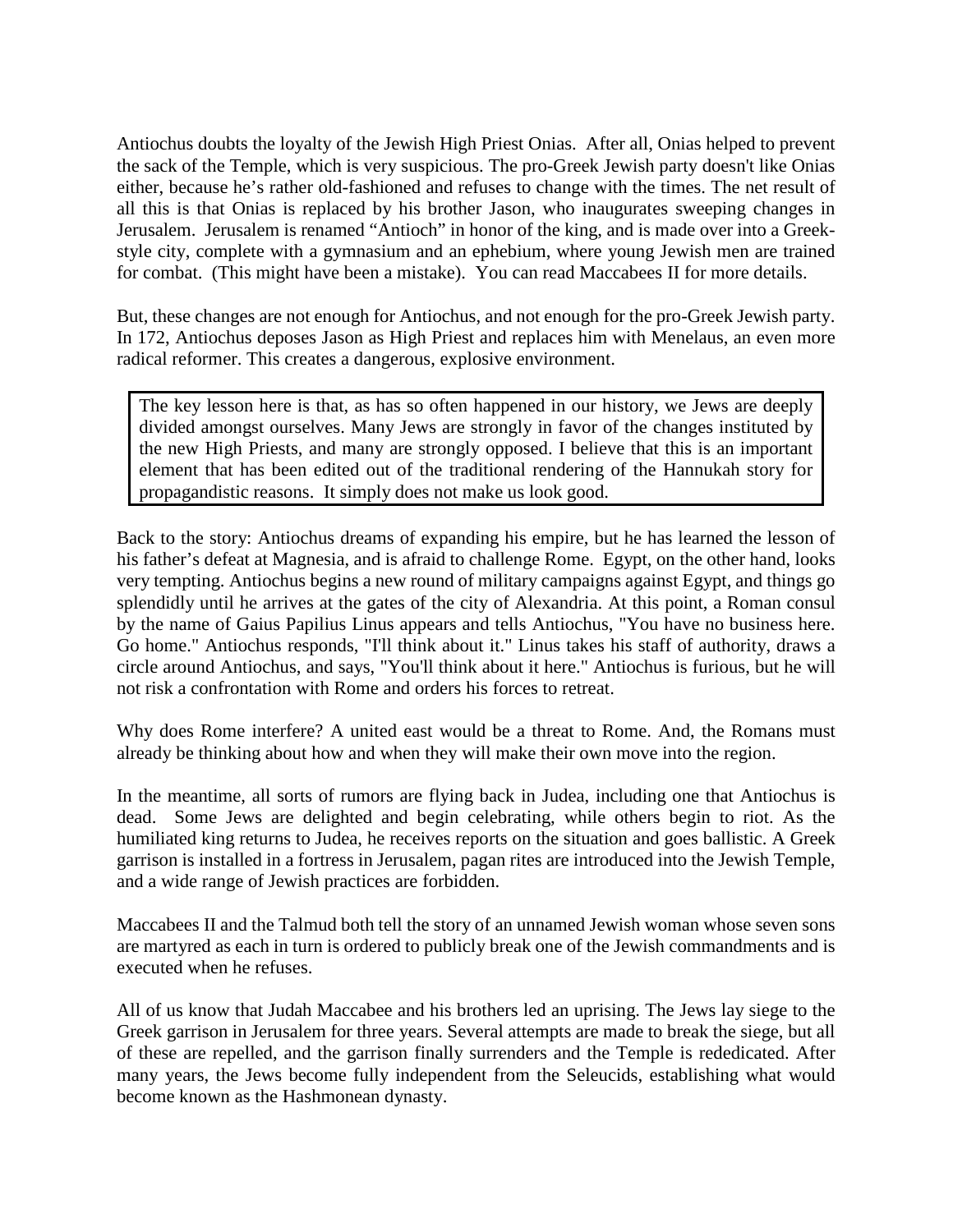This was the first war for religious freedom in the history of humanity.

There's a wry coda to the Hannukah story. The Jews enter into a treaty with Rome. The Romans promise not to provide men, weapons, or ships to the enemies of the Jews, and the Jews make a similar promise to Rome. (This was an easy promise to make, especially since the Jews didn't have any ships). To quote Prof. Gafni, "We can imagine the Roman senate breathing a huge collective sigh of relief when this treaty was signed: 'The Jews are on our side now, so we have nothing to fear.'" Unfortunately, the Jews have much to fear from Rome, but they have not yet figured this out.

### 6. The Long-Term Impact of Hellenism on Judaism

I want to close by discussing the long-term impact of Hellenism on our culture and religion. Aside from the Holiday of Hannukah, how did the contact with Hellenistic civilization affect our religion, culture, and way of thinking about things?

I mentioned that many Jews have Greek names, but this is rather superficial.

The Greek language has also left its mark. Surprisingly, there are over 1,000 Greek words appearing in the Talmud. Rabbis used these terms because they felt that there were no suitable equivalents in Biblical Hebrew.

Our Passover service is essentially a Greek-style symposium, with a couple of minor modifications: We are limited to four cups of wine, and women of the night are not customarily invited.

Although some Chabad rabbis will argue that we Jews invented philosophy on our own and were never influenced by Greek philosophy, the evidence is fairly clear that this is not so. Western Philosophy begins about 600 BCE with Thales and Anaxamander, Greeks living in the city of Miletus. Their writings are not particularly interesting, but we can see these buds gradually develop, until they reach full flowering almost 300 years later with Socrates, Plato, and Aristotle. (I would have liked to omit Plato from that list, but my daughter would have been unhappy if I did that).

What is the evidence that we Jews absorbed philosophy from the Greeks? Greek-style philosophical argument and debate appear throughout the Talmud, the earliest parts of which were written after over 100 years of Hellenistic influence. There is absolutely no argument and debate of this type in earlier Jewish works. So, in Greek thought, we see a gradual progression of ideas, while in Jewish thinking, there's nothing at all for a long time and then **bang**—we have fully-grown philosophical thought. This reminds me of the Greek myth that the goddess Aphrodite was born fully-grown (and rather attractive, if the painting by Botticelli is to be believed).